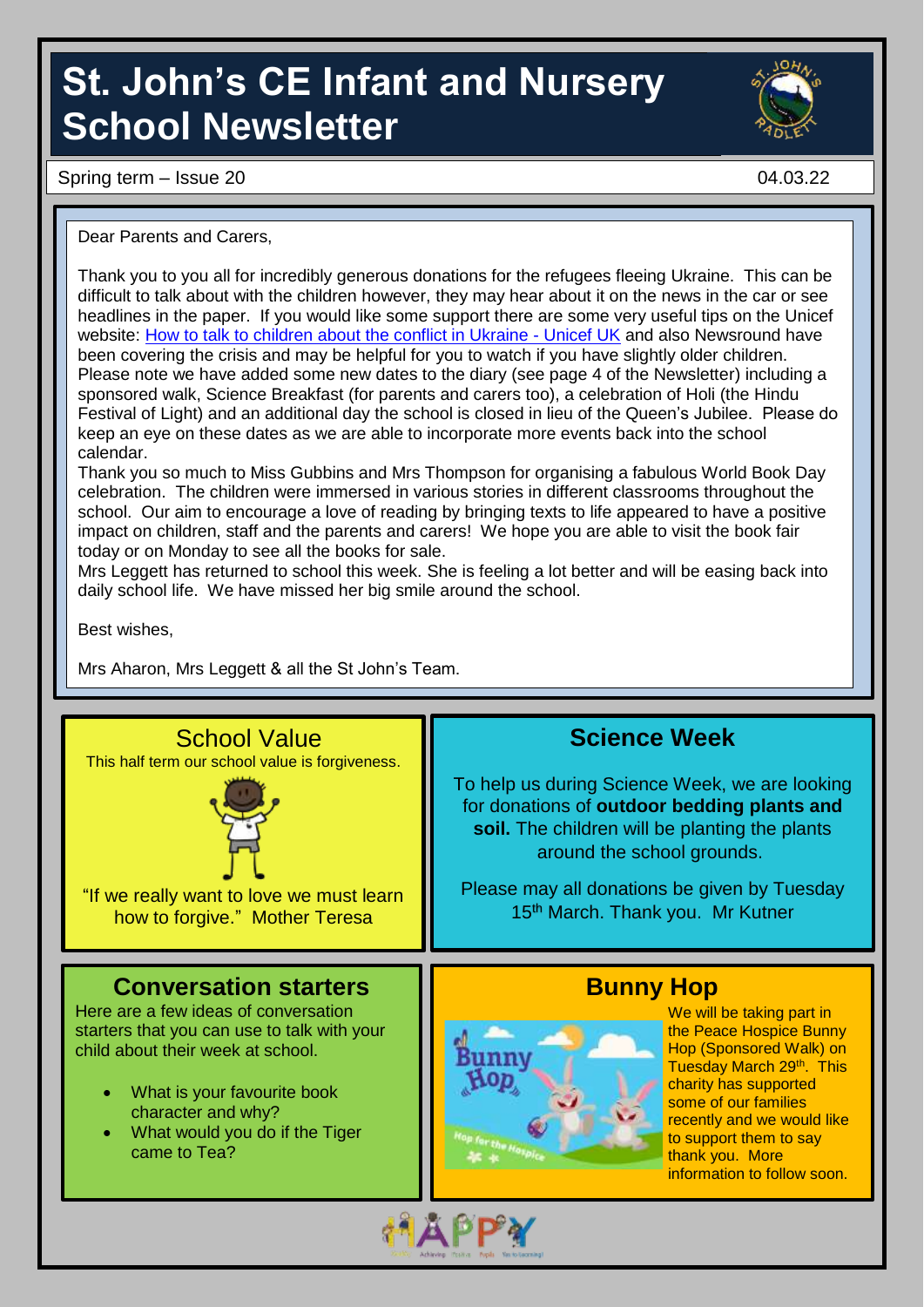### Flippin' Fantastic

Acorns enjoying Pancake Day.



#### Ukraine



A big thank you to all the parents, carers and children who brought in donations for our Ukraine appeal. We are overwhelmed by the generosity and empathy you have shown for people in need. The appeal started with a small number of Romanians living in London and the surrounding counties, who just wanted to help the refugees when arriving in their town and they didn't dream of it reaching this scale. Miss Hyde, Miss Farran, Mrs Goodwin (from Fair Field) and Nancy (Reception)'s Grandad have packed their cars full to the brim and will be taking them to the pick-up location after school.



Well done to all our children this week for an incredible effort in their learning this term.

| Acorn           | <b>Arthur &amp; Avinash</b> |
|-----------------|-----------------------------|
| <b>Beech</b>    | Zeke & Nancy                |
| Sycamore        | Max & Isabel                |
| Lilac           | <b>Amara &amp; Casian</b>   |
| <b>Maple</b>    | Ilyana & Rian               |
| <b>Willow</b>   | <b>Claire &amp; Amber</b>   |
| <b>Magnolia</b> | Logan & Bella               |



Our Cow book celebrates extra special work achieved in school. **Well done to all the children for their fantastic work this week.**

> **Maple** Ilyana

**Magnolia Marley** Luke S **Florence** Bella

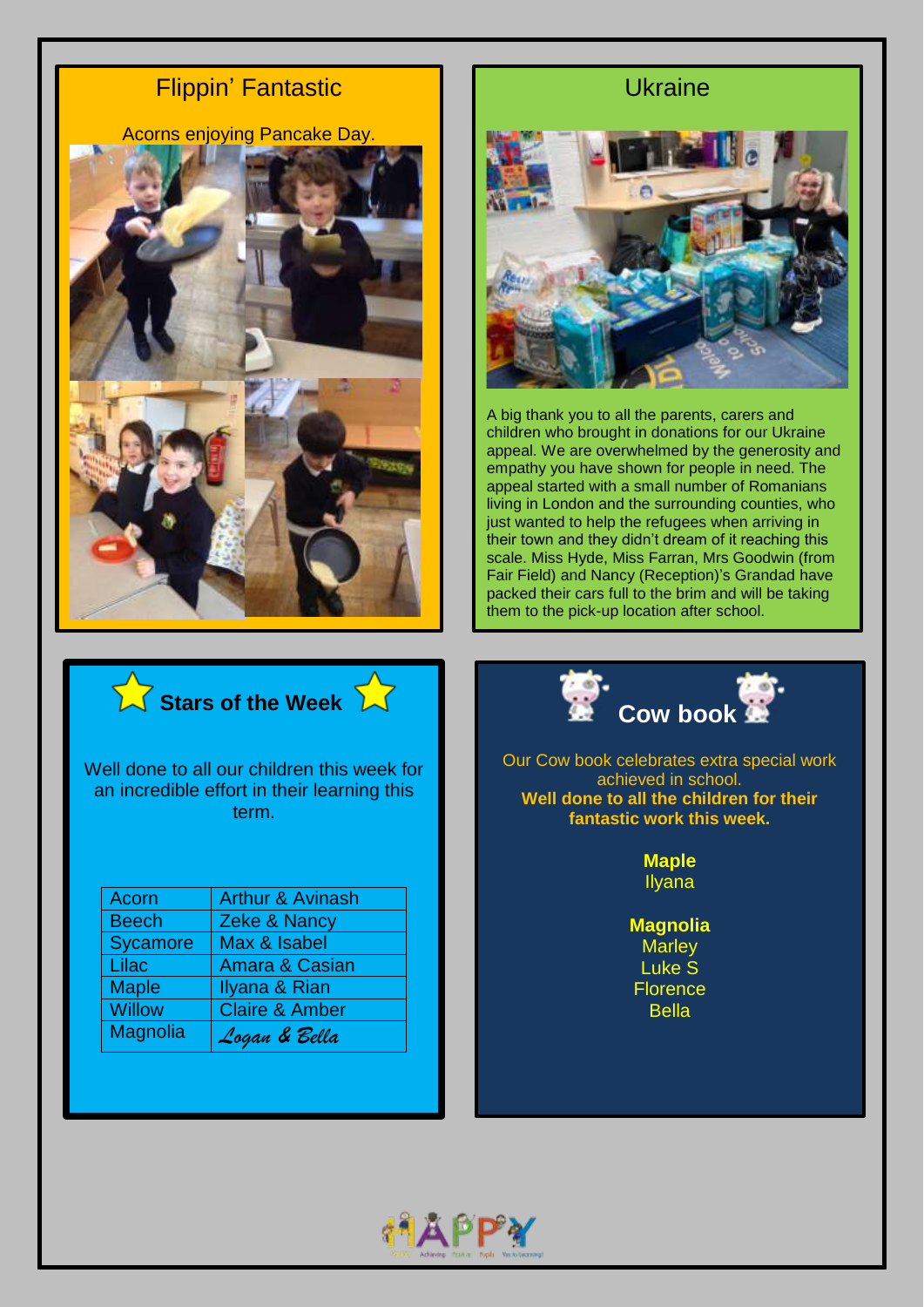## **World Book Day**

Today we had so much fun celebrating the 25th annual World Book Day! Each classroom was a different adventure through a book. A Tiger came for Tea in Mr Kutner's classroom, the children built traps for the Giant and we have created our own reading monsters.

We were also lucky to have the authors of Pink Patsy & The Moon, Margaret Andrews



**AAPPY**